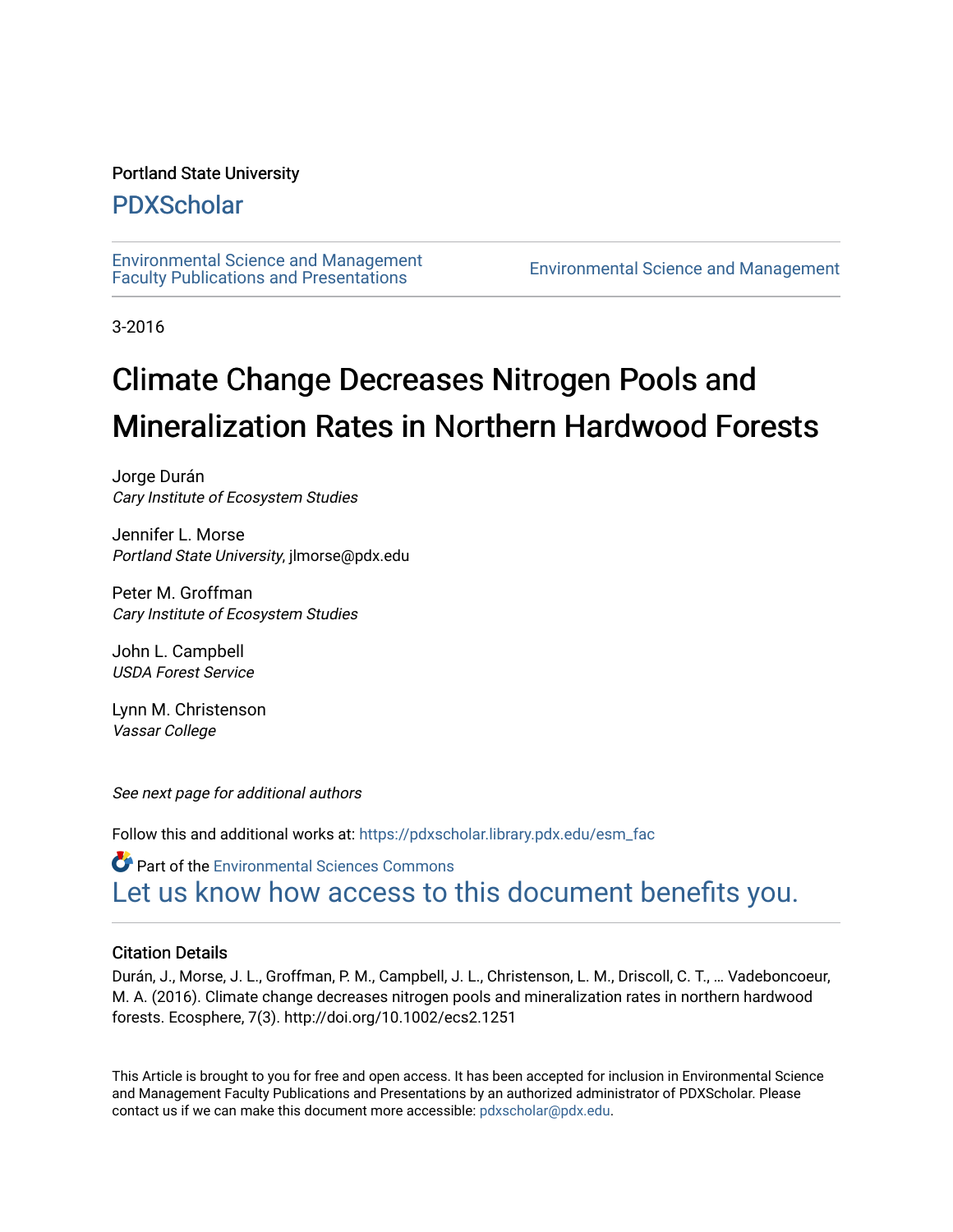# Authors

Jorge Durán, Jennifer L. Morse, Peter M. Groffman, John L. Campbell, Lynn M. Christenson, Charles T. Driscoll, Timothy J. Fahey, Melany C. Fisk, Gene E. Likens, Jerry M. Melillo, Myron J. Mitchell, Pamela H. Templer, and Matthew A. Vadeboncoeur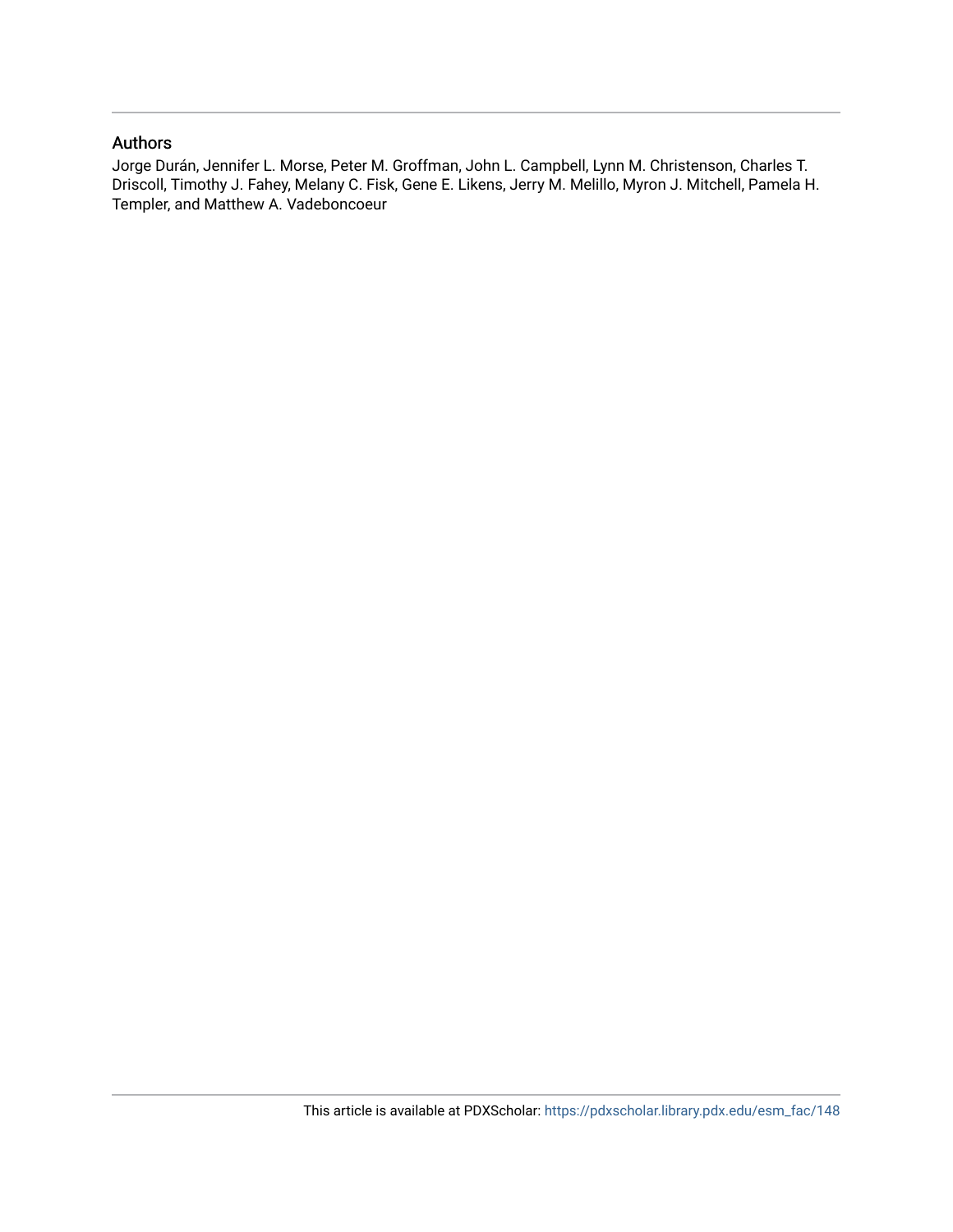

# Climate change decreases nitrogen pools and mineralization rates in northern hardwood forests

JORGE DURÁN, <sup>1,13,14,</sup>† JENNIFER L. MORSE,<sup>2</sup> Peter M. Groffman,<sup>1</sup> John L. Campbell,<sup>3</sup> Lynn M. Christenson, $^4$  Charles T. Driscoll, $^5$  Timothy J. Fahey, $^6$  Melany C. Fisk, $^7$ GENE E. LIKENS,<sup>1,8</sup> JERRY M. MELILLO,<sup>9</sup> MYRON J. MITCHELL,<sup>10</sup> PAMELA H. TEMPLER,<sup>11</sup> and Matthew A. Vadeboncoeur<sup>12</sup>

*Cary Institute of Ecosystem Studies, 2801 Sharon Turnpike, Millbrook, New York 12545 USA Environmental Science and Management, Portland State University, PO Box 751 (ESM), Portland, Oregon 97207 USA Northern Research Station, USDA Forest Service, 271 Mast Road, Durham, New Hampshire 03824 USA Biology Department, Vassar College, 124 Raymond Ave., Poughkeepsie, New York 12604 USA Department of Civil and Environmental Engineering, Syracuse University, 900 S Crouse Ave, Syracuse, New York 13210 USA Department of Natural Resources, Cornell University, Ithaca, New York 14850 USA Department of Zoology, Miami University, 501 E High St, Oxford, Ohio 45056 USA Department of Ecology and Evolutionary Biology, University of Connecticut, Storrs, Connecticut 06269 USA Marine Ecological Laboratory, The Ecosystem Center, Woods Hole, Massachusetts 02543 USA Department of Environmental and Forest Biology, SUNY-College of Environmental Science and Forestry, 1 Forestry Dr, Syracuse, New York 13210 USA Department of Biology, Boston University, 5 Cummington Street, Boston, Massachusetts 02215 USA Institute for the Study of Earth, Oceans and Space, Earth Systems Research Center, University of New Hampshire, 8 College Road, Durham, New Hampshire 03824 USA Center for Functional Ecology, University of Coimbra, Calçada Martim de Freitas, Coimbra, 3000-456 Portugal*

**Citation:** Durán, J., J. L. Morse, P. M. Groffman, J. L. Campbell, L. M. Christenson, C. T. Driscoll, T. J. Fahey, M. C. Fisk, G. E. Likens, J. M. Melillo, M. J. Mitchell, P. H. Templer, and M. A. Vadeboncoeur. 2016. Climate change decreases nitrogen pools and mineralization rates in northern hardwood forests. Ecosphere 7(3):e01251. 10.1002/ecs2.1251

**Abstract.** Nitrogen (N) supply often limits the productivity of temperate forests and is regulated by a complex mix of biological and climatic drivers. In excess, N is linked to a variety of soil, water, and air pollution issues. Here, we use results from an elevation gradient study and historical data from the longterm Hubbard Brook Ecosystem Study (New Hampshire, USA) to examine relationships between changes in climate, especially during winter, and N supply to northern hardwood forest ecosystems. Low elevation plots with less snow, more soil freezing, and more freeze/thaw cycles supported lower rates of N mineralization than high elevation plots, despite having higher soil temperatures and no consistent differences in soil moisture during the growing season. These results are consistent with historical analyses showing decreases in rates of soil N mineralization and inorganic N concentrations since 1973 that are correlated with long-term increases in mean annual temperature, decreases in annual snow accumulation, and a increases in the number of winter thawing degree days. This evidence suggests that changing climate may be driving decreases in the availability of a key nutrient in northern hardwood forests, which could decrease ecosystem production but have positive effects on environmental consequences of excess N.

**Key words:** carbon; global change; microbial activity mineralization; nitrification; nitrogen; soil frost.

**Received** 26 August 2015; revised 28 September 2015; accepted 30 September 2015. Corresponding Editor: D. P. C. Peters. <sup>14</sup> Present address: Department of Life Sciences, Centre for Functional Ecology, University of Coimbra, 3001-401, Coimbra, Portugal. **Copyright:** © 2016 Durán et al. This is an open access article under the terms of the [Creative Commons Attribution](http://creativecommons.org/licenses/by/3.0/) License, which permits use, distribution and reproduction in any medium, provided the original work is properly cited.

†**E-mail:** [humia20@gmail.com](mailto:humia20@gmail.com)

esa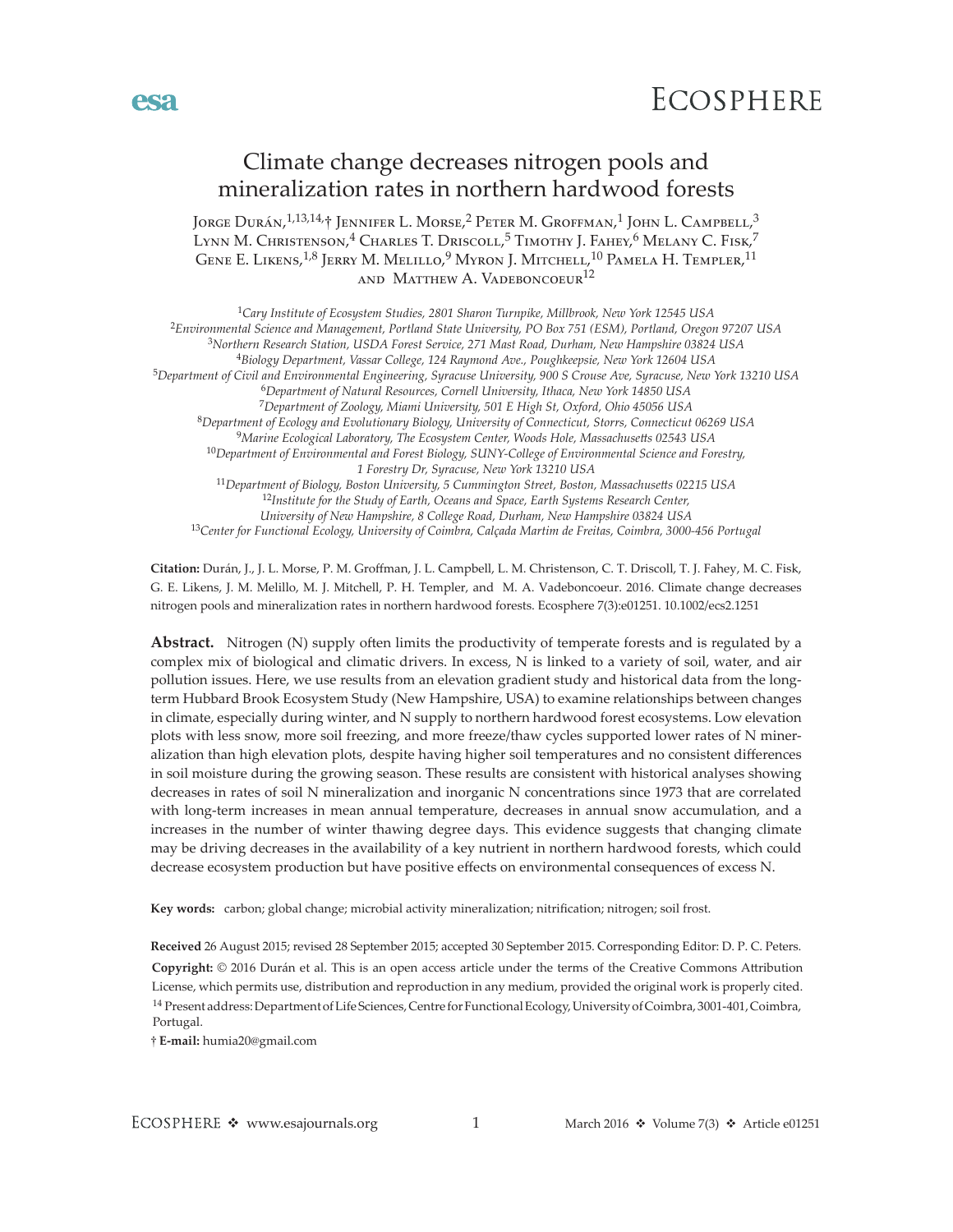#### Introduction

Nitrogen (N) is an essential nutrient for all biota. In most temperate forest ecosystems, N is often a limiting nutrient that constrains primary production (Vitousek and Howarth 1991, LeBauer and Treseder 2008). In excess, N can contribute to environmental problems, such as acidification, emissions of N oxides, and eutrophication (Galloway et al. 2008, Porter et al. 2013). The global N cycle is strongly affected by anthropogenic activities through changes in atmospheric deposition, climate, and species composition (Aber et al. 1997). Global climate is projected to become significantly warmer, which will markedly alter N biogeochemical cycling across diverse ecosystems, including temperate forests (Pendall et al. 2008, Campbell et al. 2009). Temperate forest biomes contain approximately 10% of global soil carbon (C) stocks, and most terrestrial C sequestration at mid-latitudes in the Northern Hemisphere occurs in forest ecosystems (Rasmussen et al. 2006). Given the tight linkages between C and N cycles, there is a strong need to assess how changing climate will influence ecosystem processes that affect and are affected by N cycling to make accurate projections of regional and global ecological responses to environmental change (Vitousek et al. 1997).

Forests in northeastern North America are maturing, and atmospheric N inputs remain elevated, which would be expected to result in high rates of N leaching loss (Aber et al. 2003). Yet, in recent decades there have been remarkable, unexplained declines in nitrate concentrations and export from these forests (Goodale et al. 2003, Bernhardt et al. 2005, Bernal et al. 2012). Proposed explanations for these declines include recovery from past disturbances, decreases in atmospheric N deposition, increased losses of dissolved organic N, a longer growing season, increases in the N content of mineral soil, increased plant uptake or denitrification, and changes in hydrologic flow paths (Bernhardt et al. 2005, Bernal et al. 2012, Yanai et al. 2013, Morse et al. 2015). An unexplored factor that could also contribute to these declines is a decrease in internal N cycling via N mineralization (Vitousek and Howarth 1991). Many studies have shown N cycle processes to be highly sensitive to changes in precipitation and temperature and past studies provide some evidence that climate change may be driving decreases in

northern forest N cycling rates. Research at the Hubbard Brook Experimental Forest (HBEF; New Hampshire, USA) has consistently found greater rates of N mineralization and nitrification to be associated with cooler soil temperatures and higher soil water availability at high elevation compared to low elevation sites (Venterea et al. 2003, Groffman et al. 2009, Durán et al. 2014). These studies suggest that warmer temperatures leading to drier soils through greater evapotranspiration counteract the potential increases in activity anticipated with higher temperatures. Similarly, declines in N mineralization with declining snowpack suggest that changes in winter climate could also contribute to decreasing N-cycling rates over time (Durán et al. 2013, 2014).

Here, we coupled an elevation gradient analysis with long-term soil measurements to evaluate effects of climate change on N transformation rates. We also asked whether changes in climate can help explain the observed decreases in stream nitrate concentrations and ecosystem nitrate losses in northeastern North America over the past four decades (Campbell et al. 2007, Yanai et al. 2013). We exploited a natural elevation gradient that has little variation in soils or vegetation in a northern hardwood forest at the HBEF, but encompasses the variation in temperature that is projected to occur with climate change over the next 50–100 yr (Hayhoe et al. 2007). With this approach we evaluated the expected long-term effects of climate variation on soil N pools and transformation rates in northern hardwood forests. We also utilized historical data from the HBEF to investigate longterm changes in climate, N mineralization, and stream nitrate concentrations. We hypothesized that: (1) N mineralization and nitrification rates are slower in warmer, drier low elevation plots than in colder, wetter high elevation plots; (2) N mineralization rates have decreased over the past four decades along with climate change-driven variations in both dormant (i.e., winter) and growing (i.e., summer) season conditions; and (3) these decreases are linked to the historical, unexplained decrease in nitrate export in northeastern U.S. forests in recent decades.

#### **METHODS**

The study was conducted at the Hubbard Brook Experimental Forest long-term ecological

ECOSPHERE  $\triangleleft$  www.esajournals.org 2 March 2016  $\triangleleft$  Volume 7(3)  $\triangleleft$  Article e01251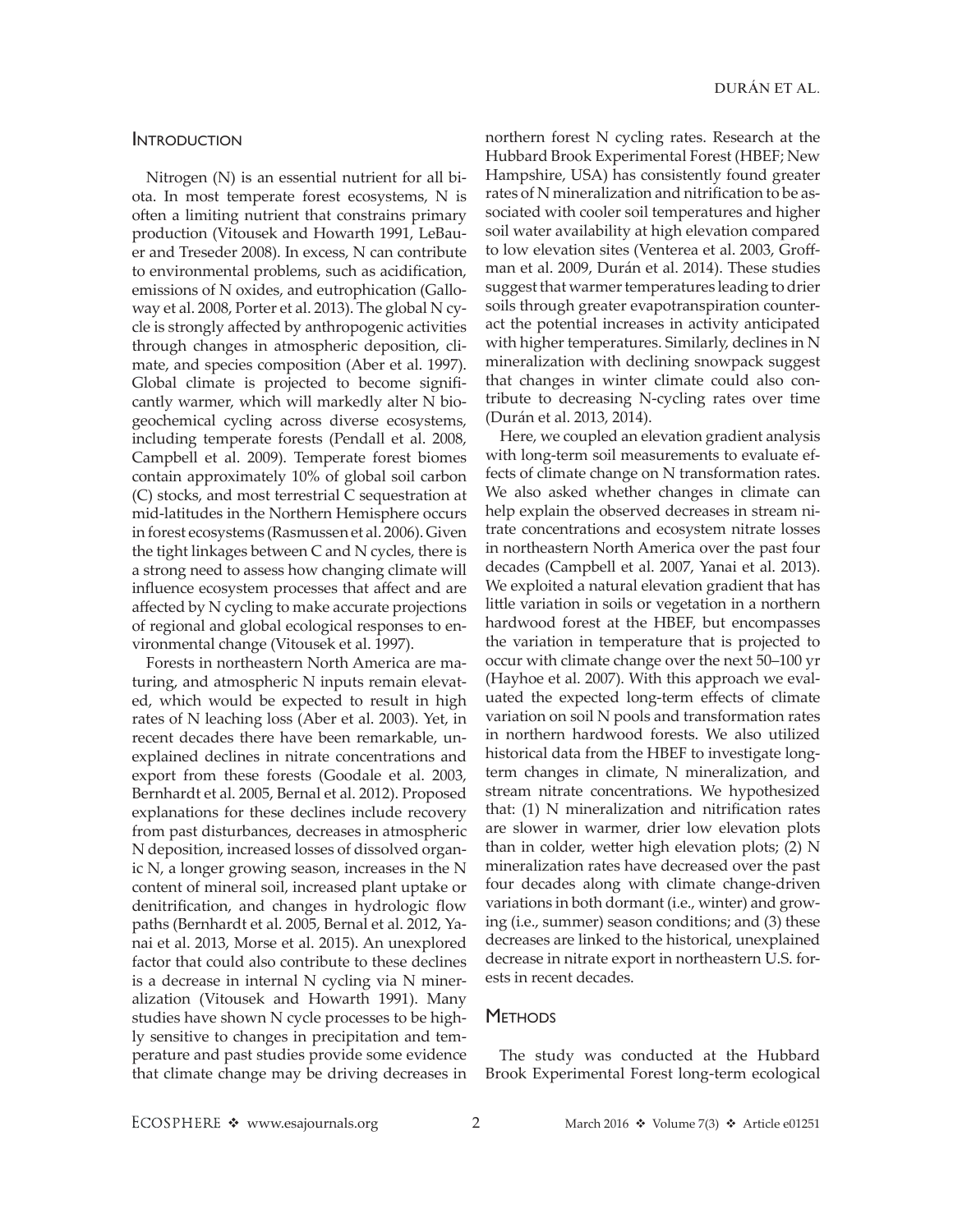research (LTER) site (New Hampshire, USA). The climate is cool, humid, and continental. Average monthly air temperatures range from −9 °C to 18 °C. Average annual precipitation is 1400 mm. A snowpack usually persists from late December until mid-April. Soils are mostly Spodosols and Inceptisols developed from unsorted basal tills (75–100 cm deep, pH≈4; 32). The forest is dominated by northern hardwoods (*Acer saccharum*, *Fagus grandifolia,* and *Betula alleghaniensis*).

#### *Elevation gradient*

In October 2010, we established three high elevation (≈550–600 m, north facing) and three low elevation (≈375–500 m, south facing), 20 m diam., independent (separated by >300 m) plots. This gradient has relatively little variation in soils or vegetation with all plots located on well to moderately well-drained soils and dominated by sugar maple. The gradient encompasses variation in mean annual air temperature (≈2 °C) similar to what is projected to occur with climate change over the next 50–100 yr in northeastern North America (Hayhoe et al. 2007).

In each plot, we monitored soil temperature (ST) and volumetric water content (VWC) at 5 cm depth with Decagon 5TM® combination probes. We used a Federal snow sampling tube (Rickly Hydrological Company, Columbus, OH) to measure snow depth and snow water content, and installed frost tubes to measure soil frost depth biweekly (Hardy et al. 2001). We integrated the continuous measurements of snow depth, soil frost depth and snow water content to produce seasonally integrated, unitless indices of winter climate conditions ("*snow*", "*frost*", and "*snow water*"; see SI). As a measure of winter soil temperature variability, we calculated the SDL (standard deviation of log-transformed observations) of daily soil winter temperatures (hereafter referred as to "*frzthaw"*) (Durán et al. 2014).

In each plot, at each sampling date (Fall 2010, Winter 2010–2011, Spring 2011, Summer 2011, Fall 2011, Winter 2011–2012, Spring 2012, and Summer 2012), we measured *in situ* N mineralization and nitrification using the buried bag method (Robertson et al. 1999, Durán et al. 2012) and potential N mineralization and nitrification rates in laboratory incubations following Durán et al. (2014). We selected 10 and 5 sampling points for measurements of potential and *in situ* N mineralization and nitrification rates, respectively. Soil samples were taken with a 5-cm diameter × 20-cm depth intact core that allowed collection of the first ~15 cm of the soil profile. Horizon depths and mass do not vary with elevation in the hardwood zones at the HBEF (Johnson et al. 2000), therefore this sampling procedure produced a valid comparison of rates at different elevations.

For measurement of *in situ* rates, two intact soil cores were taken at each sampling point with one placed back into the soil for incubation (≈5 months for the winter incubations and ≈1 month for the rest of seasons) and one returned to the laboratory for extraction of inorganic N. Changes in inorganic N (ammonium plus nitrate) between the incubated and immediately extracted cores were used to calculate net mineralization, and changes in nitrate were used to calculate net nitrification. Annual estimates of N transformation rates were calculated by multiplying measured seasonal daily average rates by the length (in days) of each season (Groffman et al. 2009).

For measurements of potential rates, samples were stored at 4 °C between sampling and analysis (less than 1 week), hand sorted to remove roots and rocks, mixed, and held at field moisture for all analyses. Analyses consisted of 10 d laboratory incubations of 10 g of soil at ≈25 °C and field moisture. As for *in situ* N transformation rates, changes in inorganic N (ammonium plus nitrate) between the lab-incubated and immediately extracted soil samples were used to calculate potential mineralization, and changes in nitrate were used to calculate potential nitrification. Soil organic matter content was determined by loss on ignition at 450 °C for 4 h (Nelson and Sommers 1996). Soil gravimetric water content (GWC) was determined by drying at 60 °C for 48 h (McInnes et al. 1994). Inorganic N in 2M KCl extracts was quantified colorimetrically using a flow injection analyzer (Lachat Quikchem 8100).

#### *Historical data*

To investigate whether potential or *in situ* N mineralization and nitrification rates have changed in recent decades and whether these changes could be linked to changes in climate, we analyzed published data from previous studies at the HBEF (Melillo 1977, Bohlen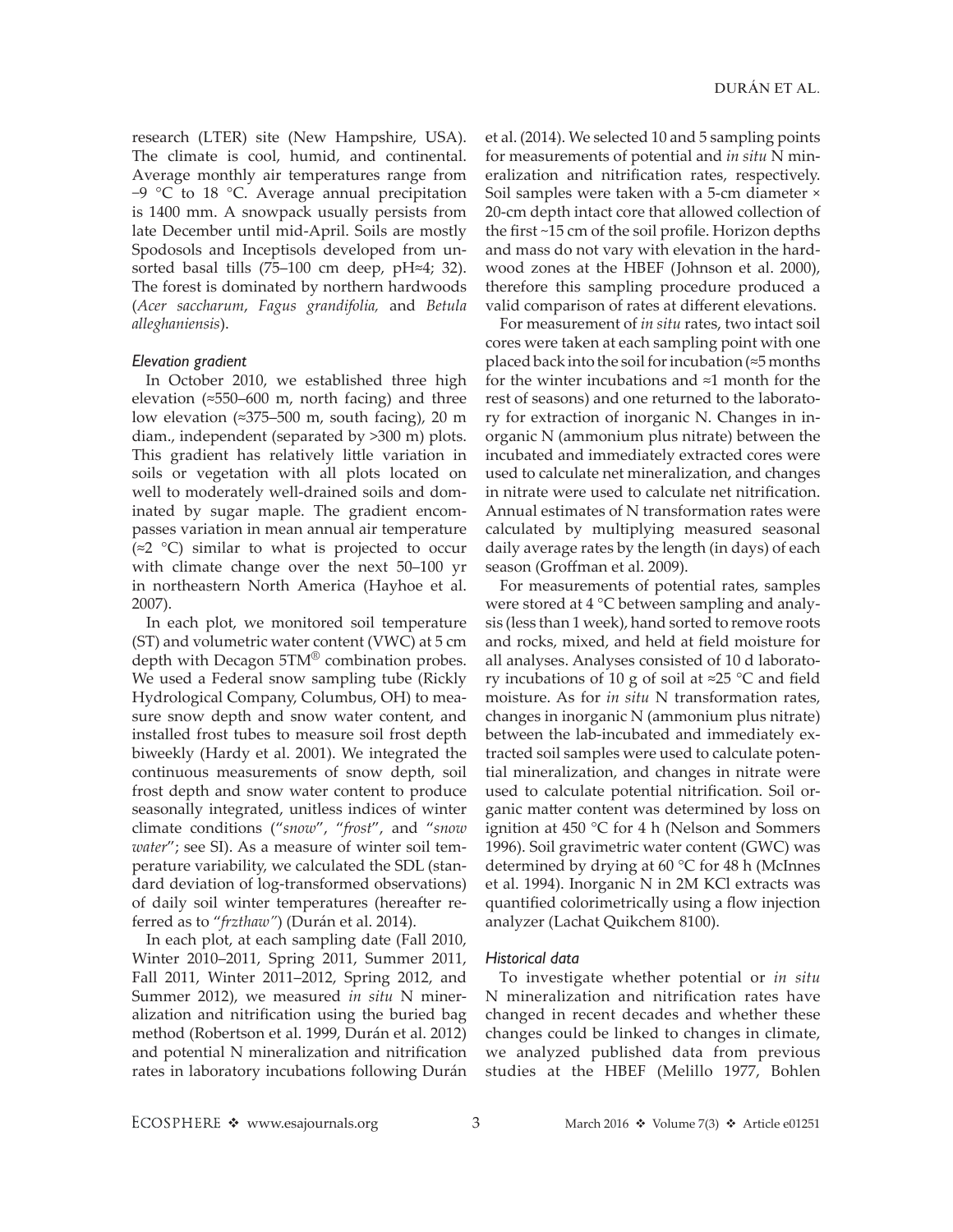et al. 2001, Groffman et al. 2001*a*, 2006, 2009, Houlton et al. 2003, Durán et al. 2014). The earliest soil N transformation data was produced by Melillo (1977) in 1973. To evaluate changes through time, we compared those data with *in situ* and potential N transformation data collected in 1994–1996 (Bohlen et al. 2001), 1997–1999 (Groffman et al. 2001*a*, 2006, Houlton et al. 2003), 2000–2004 (Groffman et al. 2006, 2009) and 2011–2012 (Durán et al. 2014) (described above). All these studies: (1) provided (or allowed us to calculate) estimates of annual potential or *in situ* N mineralization rates; (2) calculated ecosystem averages by sampling across the HBEF elevation gradient using similar elevation ranges, and (3) used the same methodology, except for Melillo (1977), whose methods differed slightly. Specifically, for *in situ* N mineralization, Melillo used a buried bag method similar to the remainder of our historical data, but soils were sieved before incubation. For potential N mineralization, Melillo (1977) also used lab incubations but calculated potential rates from leachate instead of from soil extractions. A final analysis was performed to examine relationships between soil N transformations (rates and pools) and nitrate export from the biogeochemical reference watershed at the HBEF (Likens 2013).

To identify possible physical drivers of changes in N cycling, and to investigate whether changes in N cycling could underlie recent declines in nitrate concentrations and export from forests in northeastern North America, we (following Hamburg et al. [2013]) calculated annual mean temperature (based on daily means which are reported as the mean of the daily minima and daily maxima temperatures) using data collected by the USDA Forest Service at the HBEF for the period from 1970 to 2012 ([http://www.](http://www.hubbardbrook.org) [hubbardbrook.org\)](http://www.hubbardbrook.org). We also derived a secondary temperature-based climate metric, winter thawing degree-days (TDD) by calculating deviations of mean daily temperature from a base temperature of 0 °C for the period December 1st to March 31st. Finally, in this case we calculated an integrated snowpack measurement by multiplying the daily values of snow depth by the number of days the snowpack was present during the winter.

#### *Statistical analysis*

To test the effect of the elevation gradient on response variables, a distance-based permutational repeated measures ANOVA was fitted with elevation as the main categorical fixed factor, dividing our plots into three low elevation and three high elevation replicates (PERMANOVA [Anderson et al. 2008]). Significant differences between elevations were investigated using an *a posteriori* pairwise comparison with the PERMANOVA t-statistic, taking into account time dependencies between samplings. A maximum of 9999 permutations were used to obtain the Pseudo-*F* and *P*-values in each data set, and Monte Carlo correction was applied when necessary. Relationships between variables were explored with univariate linear regressions (OLS). Temporal trends in N transformation rates were explored with Mann–Kendall trend tests. Statistical analyses were carried out using R version 3.1.1 and Primer 6 and PERMANOVA+ (PRIMER-E Ltd, Plymouth, UK) statistical packages.

#### Results and Discussion

The elevation gradient at the HBEF was effective in providing a wide range of climatic conditions. Low elevation plots had consistently warmer soil (Fig. 1), less snow accumulation, greater amounts of soil frost, and more soil freeze/thaw events in both winters of our study (Fig. 2). High elevation plots tended to have higher water content than low elevation plots, but the differences were not statistically significant (Fig. 1). These results confirm that the expected climate shift toward warmer temperatures in northern forest ecosystems might cause not only less winter snow accumulation, but also increases in soil freezing (Groffman et al. 2001*a*, Durán et al. 2013, 2014). Although we would intuitively expect warmer temperatures to decrease soil frost, our results support the alternative hypothesis that the loss of insulation associated with a reduced snowpack overwhelms the increase in air temperatures (Henry 2008). Our findings are consistent with other studies that anticipate increases in soil freezing and freeze/thaw events—which have been found to affect a wide variety of soil biogeochemical processes—in northern forests in the upcoming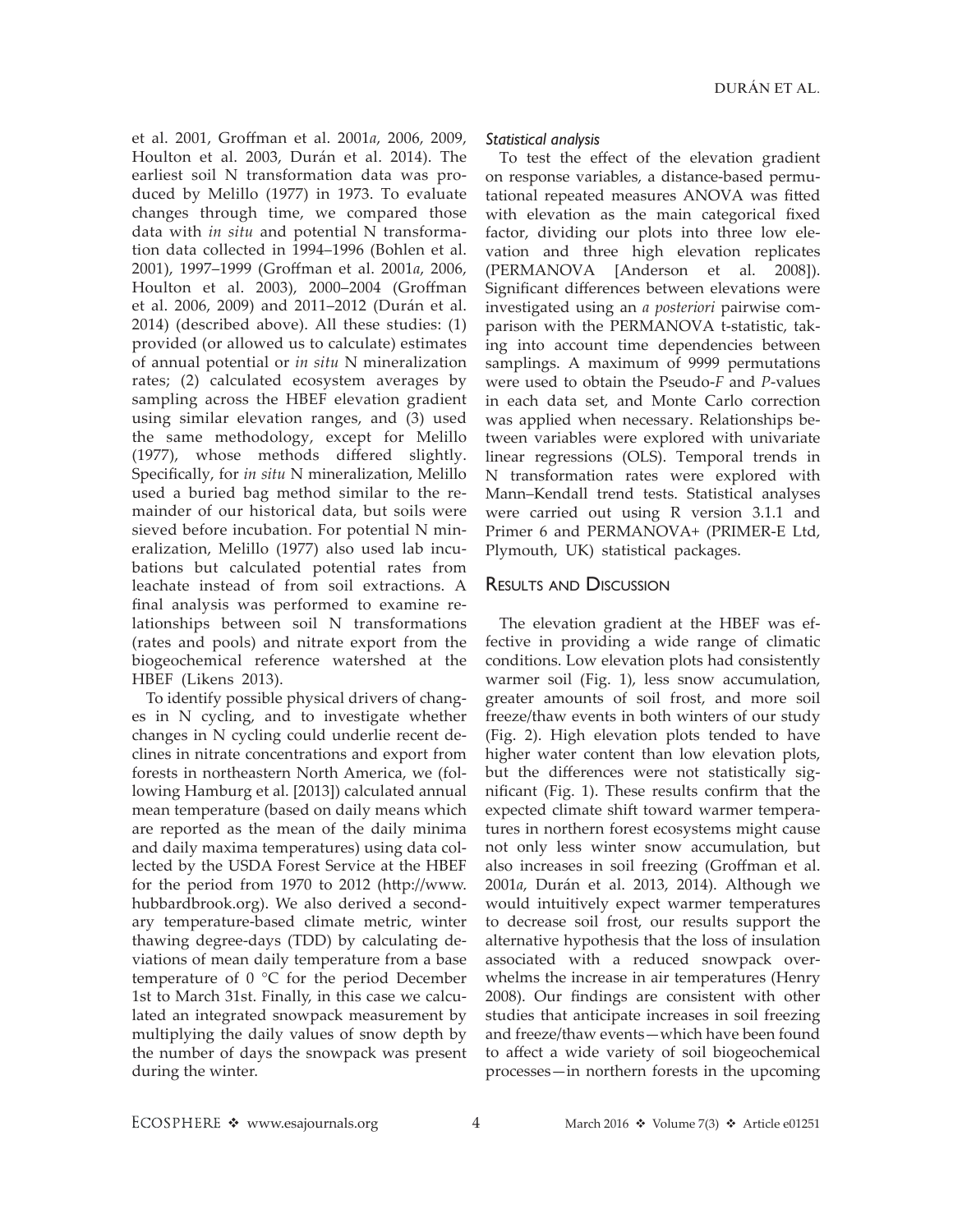

Fig. 1. Seasonal (left) and annual (right) estimates of soil temperature and water content measured in low (black bars) and high elevation (gray bars) plots. Values are mean with standard error. Asterisks refer to statistically significant (*P* < 0.05) differences between low and high elevation plots (distance-based permutational ANOVA).

decades (Schimel and Clein 1996, Durán et al. 2014).

We found a positive effect of elevation on both annual and individual date observations of *in situ* and potential nitrification (Pseudo-*F* [P-*F*] = 7.8, *P* < 0.05 and P-*F* = 21.17, *P* < 0.01, respectively) and N mineralization ( $P$ - $F$  = 5.17,  $P$  < 0.1 and P-*F* = 52.17, *P* < 0.005, respectively) rates, and a significant effect of sampling date on *in situ* nitrification and N mineralization rates (P-*F* = 2.66, *P* < 0.05 and P-*F* = 12.14, *P* < 0.001, respectively; Fig. 3). Regression analyses revealed consistently negative relationships between annual N transformation rates and soil temperature (Table 1). In both years, annual *in situ* nitrification had a significant negative relationship with soil temperature ( $P < 0.05$ ). Potential N mineralization rates were also negatively related to temperature (*P* < 0.10 in year 1 and *P* < 0.05 in year 2). Soil moisture did not show consistent relationships with N transformation rates.

There were strong relationships between winter climate and annual estimates of N supply. In the first year, annual *in situ* nitrification rates were negatively correlated with our proxy of winter freeze/thaw events (*P* < 0.10; Table 1), and

positively related with time-integrated estimates of winter *snow* and *snow water* content (*P* < 0.05 and *P* < 0.10, respectively). *In situ* N mineralization rates were positively related with *snow* (*P* < 0.10) and *snow water* (*P* < 0.005), and negatively with time-integrated estimates of *soil frost* (*P* < 0.05) and freeze/thaw cycles (*P* < 0.05). In the second year, *in situ* N mineralization rates were negatively related with *soil frost* and freeze/thaw events (*P* < 0.05), and positively related with *snow* (*P* < 0.10), and *snow water* (*P* < 0.005). *In situ* nitrification rates were only positively related with *snow water* (*P* < 0.10) in the second year. Potential N mineralization was negatively related with *soil frost* and freeze/thaw cycles (*P* < 0.10), and positively related with *snow*, and *snow water* (*P* < 0.05 and *P* < 0.005, respectively). Overall, lower elevation sites, with higher soil temperatures, smaller depth and duration of snowpack accumulation, and more soil frost and freeze/thaw events during the winter, had lower *in situ* and potential N transformation rates.

Although higher temperatures have often been observed to increase rates of microbial activity, in these forests this effect might have been overcome by warmer winter temperatures leading to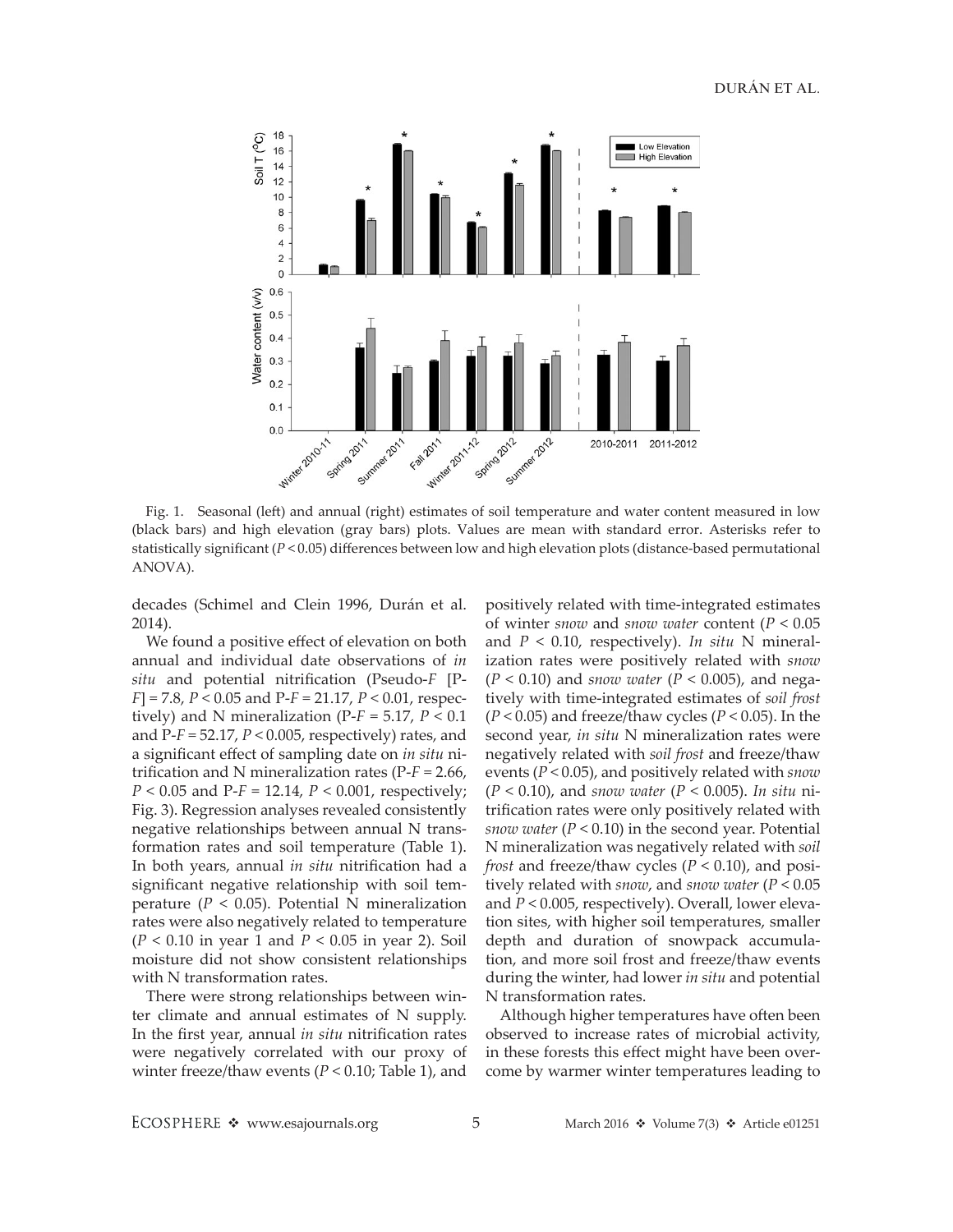

Fig. 2. Annual estimates of "*snow*" (Snow), "*snow water*" (SW), "*soil frost*" (Frost) and the variability in soil winter temperature (*frzthaw*) measured in low (black bars) and high elevation (gray bars) plots in the 2010–2011 and 2011–2012 winters. Values are mean with standard error. Asterisks refer to statistically significant (*P* < 0.05) differences between low and high elevation plots (distance-based permutational ANOVA).

a reduced snowpack, more soil frost, and more soil freeze/thaw events (Paul 2007). In a previous study in the same forest, we showed that a reduced snowpack, together with the associated increases in soil frost dynamics (more soil freeze/ thaw events during the winter) in lower elevation plots may stress and/or kill microbial populations, decreasing organic matter decomposition and N transformation rates (Durán et al. 2014). In contrast, in higher elevation plots with greater snowpack and insulation that prevents soils from freezing, belowground biological processes can continue uninterrupted during the winter (Brooks et al. 2011). These results are consistent with those of Morse et al. (2015), who found that soil denitrification, at the same sites, was also strongly affected by elevation, with lower rates occurring at low elevation plots.

The stronger relationships between winter rather than summer climate variables and annual rates of mineralization and nitrification suggest that winter conditions, and changes in them, are a key factor in driving N supply in northern hardwood forests. These results are somewhat surprising because it is generally thought that the bulk of annual biotic soil activity occurs during summer (Likens 2013). Previous studies at the HBEF and elsewhere have also found that soil temperature and moisture are strong drivers of soil activity, especially during the growing season (Groffman et al. 2009). Here, however, we observed negative relationships between soil temperature and annual activity and no consistent relationships with soil moisture. These results build on previous work (Durán et al. 2014) showing that changes in winter conditions have marked effects on microbial activity well into the growing season.

We acknowledge that factors other than winter climate likely contributed to the elevation effects on N mineralization and nitrification that we observed. For example, differences in soil or plant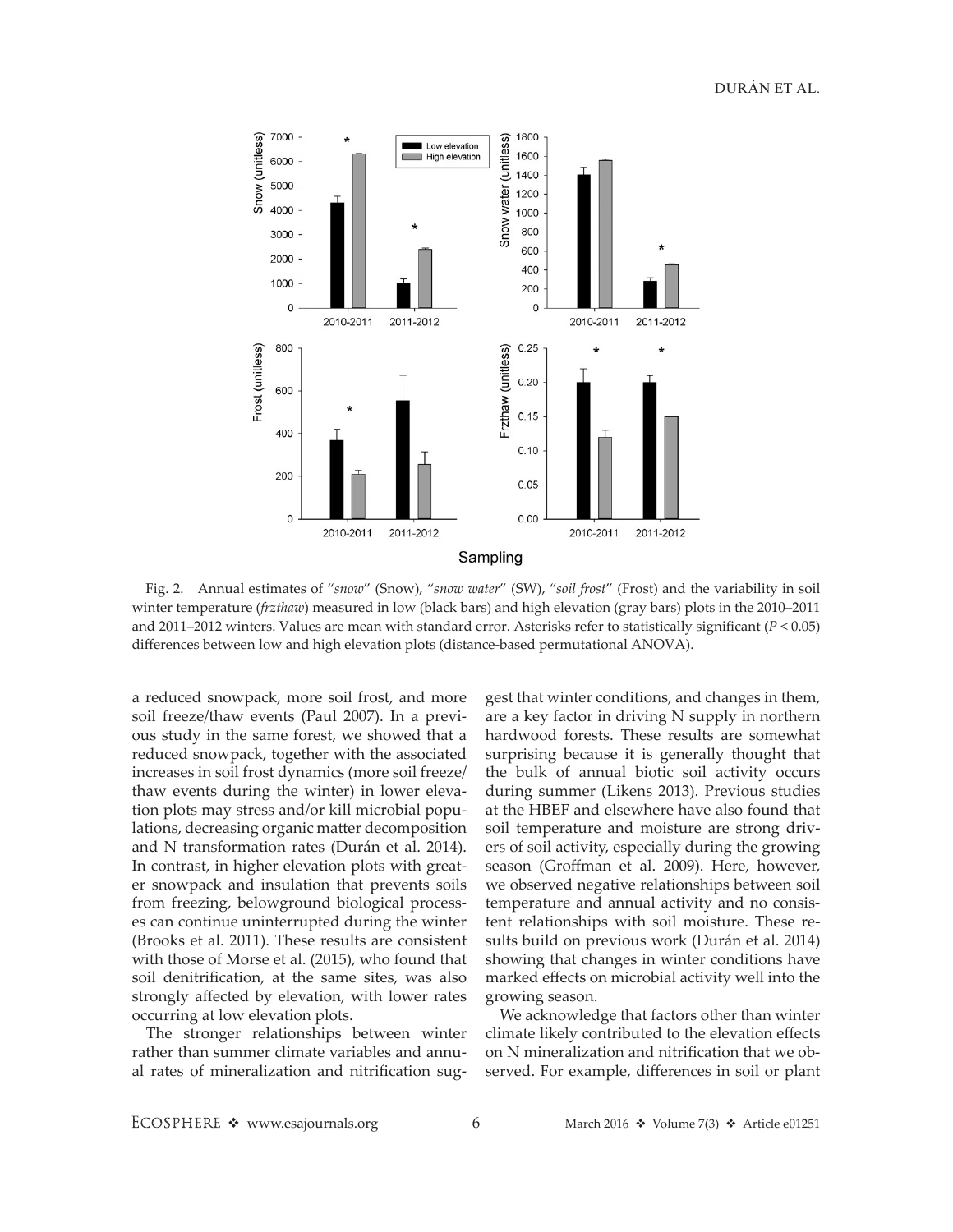180 In-situ Nitrification  $(\mu g \mathsf{N} g \mathsf{soil}^1 \mathsf{day}^1)$  $1.2$  $(\mu g \mathbf{N} g \text{ soil}^1 \text{ year}^1)$ Low Elevation 160  $1.0$ **High Elevation** 140  $0.8$ 120  $0.6$ 100 80  $0.4$ 60  $0.2$ 40  $0.0$ 20  $-0.2$  $\mathsf{O}\xspace$ 2010-2011 2011-2012 350 In-situ Mineralization  $2.0$ (µg N g soil<sup>-1</sup> year<sup>-1</sup>)  $\star$  $(\mu g \mathsf{N} g \mathsf{soil}^1 \mathsf{day}^1)$ 300  $1.5$ 250  $1.0$ 200 150  $0.5$ 100  $0.0$ 50  $-0.5$ 0 2010-2011 2011-2012 (µg N g soil<sup>-1</sup> year<sup>-1</sup>) 1200 5 (ug N g soil<sup>-1</sup> day<sup>-1</sup>) Pot. Nitrification 1000  $\overline{\mathbf{4}}$ 800  $\ensuremath{\mathsf{3}}$ 600  $\overline{c}$ 400  $\mathbf{1}$ 200  $\circ$  $\mathbf 0$ 2010-2011 2011-2012 4000 Potential Mineralization  $12$ (µg N g soil<sup>-1</sup> year<sup>-1</sup>)  $\star$  $(\mu g \mathsf{N} g \mathsf{soil}^1 \mathsf{day}^1)$ 10 3000 8 6 2000  $\overline{\mathbf{4}}$ 1000  $\mathbf 2$ Winter 2010 - Spi Summer 2011 Fall 2011 Winter 2011-12 Spring Bumm Spring Bum Summer 2012 Fall 2010  $\mathsf{O}\xspace$  $\mathsf{O}\xspace$ 2010-2011 2011-2012

Fig. 3. Seasonal (left) and annual (right) estimates of *in situ* and potential nitrification and N mineralization (Nitrification, Mineralization, PN, and PNM, respectively) rates measured in low (black bars) and high elevation (gray bars) plots. Values are mean with standard error (*n* = 3). Asterisks indicate statistically significant (*P* < 0.05) differences between low and high elevation plots (distance-based permutational ANOVA).

ECOSPHERE \* www.esajournals.org 7 March 2016 \* Volume 7(3) \* Article e01251

DURÁN ET AL.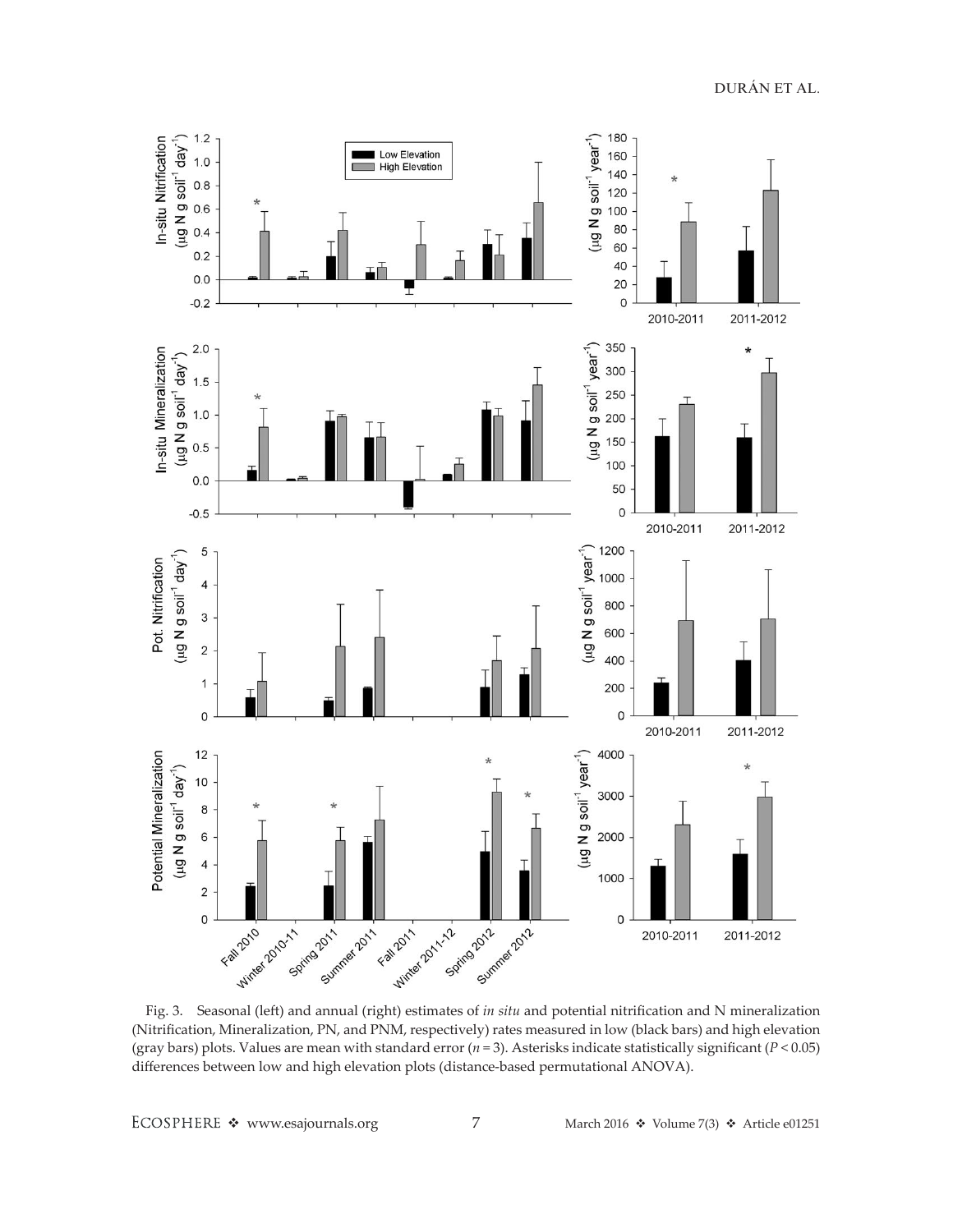Table 1. Univariate linear regressions (ordinary least-squares [OLS]) between soil temperature (Temp), soil water content (WC), "snow", "snow water" (SW), "soil frost", and the soil freeze/thaw cycles index ("Frthaw"; see Materials and methods section) as independent variables, and in situ and potential nitrification and N mineralization rates (In situ Nit, In situ Nmin, Pot Nit, and Pot Nmin, respectively) in 2010–2011, and in 2011–2012.

|                      | In situ Nit |                   | In situ Nmin |                   | Pot Nit    |                | Pot Nmin    |                   |
|----------------------|-------------|-------------------|--------------|-------------------|------------|----------------|-------------|-------------------|
| Independent variable | β           | $R^2$             | β            | $R^2$             | β          | $\mathbb{R}^2$ | B           | $\mathbb{R}^2$    |
| 2010-2011            |             |                   |              |                   |            |                |             |                   |
| Temp                 | $-82.38$    | $0.82*$           | $-83.75$     | 0.52              | $-665.68$  | 0.37           | $-1266.22$  | 0.54 <sup>a</sup> |
| WC.                  | 394.87      | 0.20              | 998.09       | $0.76*$           | $-2751.98$ | 0.07           | $-370.44$   | 0.00              |
| Snow                 | 0.03        | $0.68*$           | 0.04         | 0.62 <sup>a</sup> | 0.23       | 0.23           | 0.49        | 0.44              |
| <b>SW</b>            | 0.28        | 0.59 <sup>a</sup> | 0.44         | $0.88**$          | 1.67       | 0.14           | 3.20        | 0.22              |
| Frost                | $-0.29$     | 0.45              | $-0.45$      | $0.69*$           | $-1.59$    | 0.09           | $-4.36$     | 0.29              |
| Frzthaw              | $-657.60$   | 0.57 <sup>a</sup> | $-956.20$    | $0.73*$           | $-4865.78$ | 0.15           | $-9778.06$  | 0.35              |
| 2011-2012            |             |                   |              |                   |            |                |             |                   |
| Temp                 | $-85.35$    | 0.52              | $-159.08$    | $0.81*$           | $-450.08$  | 0.25           | $-1661.82$  | $0.78*$           |
| WС.                  | 390.31      | 0.12              | 869.16       | 0.27              | 150.89     | 0.00           | 10 213.32   | 0.32              |
| Snow                 | 0.05        | 0.51              | 0.10         | 0.84 <sup>a</sup> | 0.27       | 0.22           | 1.07        | $0.79*$           |
| SW                   | 0.44        | 0.60 <sup>a</sup> | 0.79         | $0.86**$          | 2.29       | 0.28           | 8.42        | $0.87**$          |
| Frost                | $-0.18$     | 0.45              | $-0.34$      | $0.69*$           | $-0.85$    | 0.17           | $-3.40$     | 0.62 <sup>a</sup> |
| Frzthaw              | $-1186.78$  | 0.39              | $-2385.45$   | $0.84*$           | $-4828.12$ | 0.34           | $-23211.46$ | 0.59 <sup>a</sup> |

 $Note:$   ${}^{\mathrm{a}}\mathrm{P} < 0.1,$   ${}^{\mathrm{*}}\mathrm{P} < 0.05,$   ${}^{\mathrm{*}*}\mathrm{P} < 0.005,$   ${}^{\mathrm{*}**\mathrm{P}} < 0.001.$ 

C and N stocks or quality with elevation may have influenced N dynamics. Although we did not measure total stocks of C and N in this study, past studies have not found significant variation in these stocks with elevation within the hardwood vegetation zones at the HBEF (Johnson et al. 2000, Bohlen et al. 2001). Given that vegetation is quite similar along the gradient, differences in organic C and N quality are also unlikely. Differences in soil moisture during summer could also have played a role in the elevation differences that we observed. While there was no significant difference in summer soil moisture with elevation in this study, there was a trend for higher soil moisture at high elevation, and significant differences have been observed in previous studies at the HBEF (Venterea et al. 2003, Groffman et al. 2009). There is a clear need for more detailed analysis of the multiple factors that vary with elevation during both the growing and dormant seasons. More specific measurements of microbial communities, enzymatic activities, and gross rates of N mineralization, immobilization and nitrification would be particularly useful.

Our elevation gradient results are consistent with the hypothesis that a warmer world may lead to decreases in the supply of inorganic N in northern forests (Groffman et al. 2009, Durán et al. 2014) but see (Melillo et al. 2011), confirming past studies that have suggested that a climatic shift toward warmer annual temperatures in these forests may lead to a net decrease in inorganic N supply, which could exacerbate N limitation (LeBauer and Treseder 2008, Durán et al. 2014). This hypothesis is also supported by our analyses of long-term observations of soil microbial processes. Annual *in situ* and potential N mineralization and nitrification rates have decreased since 1973, although the trends were only significant for the potential rates ( $P < 0.05$ ; Fig. 4). There has been a parallel and significant decrease in soil inorganic N concentrations over the same period (Fig. 4). Comparison of data from different studies over time is problematic due to subtle differences in methods and sites. However, all of the studies compared here provided (or allowed us to calculate) estimates of annual rates and were based on sampling across the HBEF elevation gradient using similar elevation ranges. Most importantly, *in situ* and potential rates as well as soil inorganic N pools all showed a similar decrease with time.

The idea that winter climate change is reducing N mineralization is, in some ways, not consistent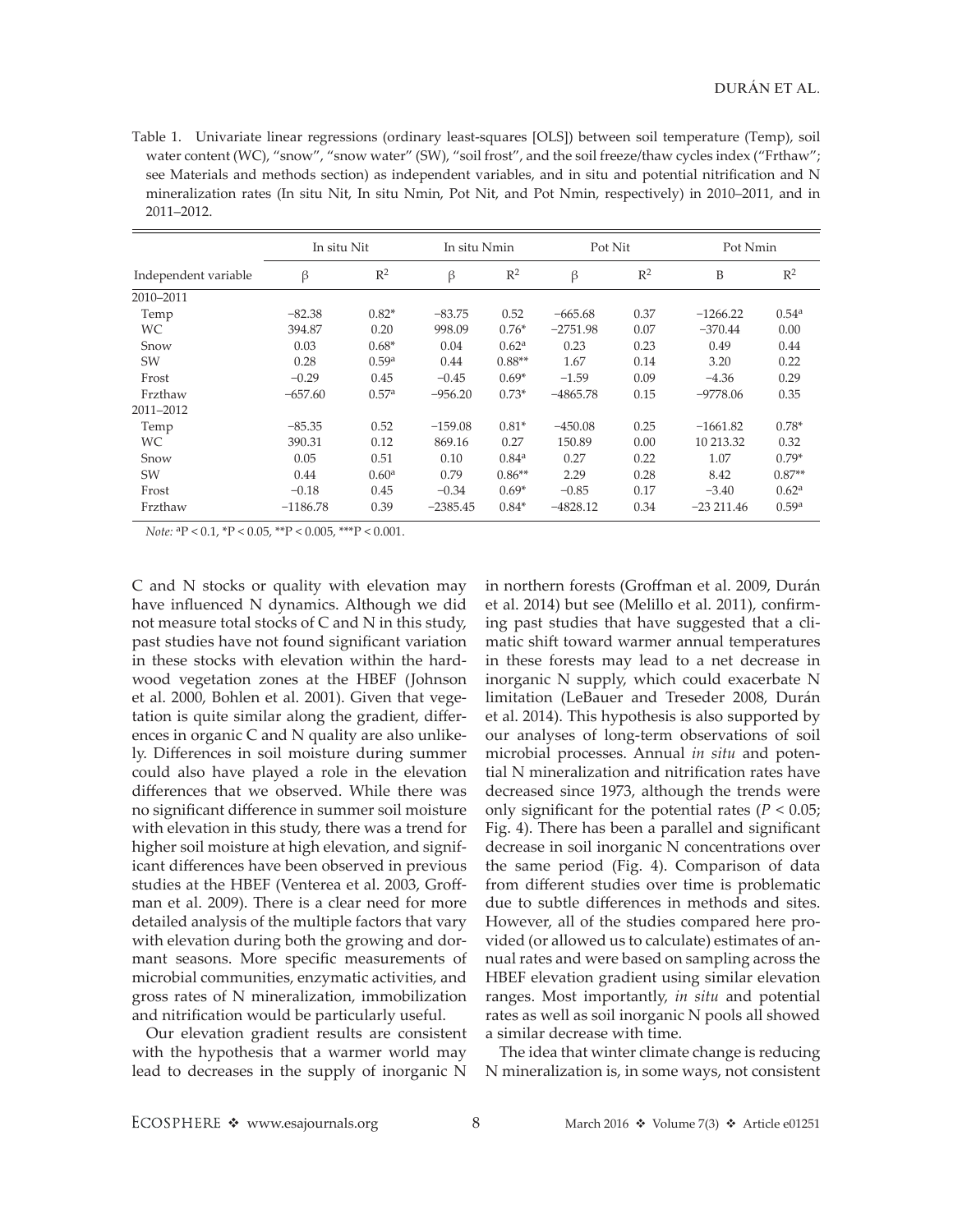DURÁN ET AL.



Fig. 4. Mann–Kendall analysis and Sen slopes for changes in *in situ* and potential nitrification and N mineralization rates and in soil inorganic N content in the Hubbard Brook Experimental Forest, New Hampshire, USA.

with results from the HBEF and elsewhere showing increases in hydrologic losses of N with decreases in snow depth and increases in soil freezing (Fitzhugh et al. 2001, Matzner and Borken 2008, Campbell et al. 2014). It is important to note that these increases in loss were driven primarily by root mortality and decreases in plant uptake and not to any stimulation of N mineralization and nitrification (Groffman et al. 2001*b*, Tierney et al. 2001, Cleavitt et al. 2008, Comerford et al. 2013). Indeed, the increase in hydrologic losses with soil freezing likely reduce pools of soil labile N and contribute to the longterm declines in N availability.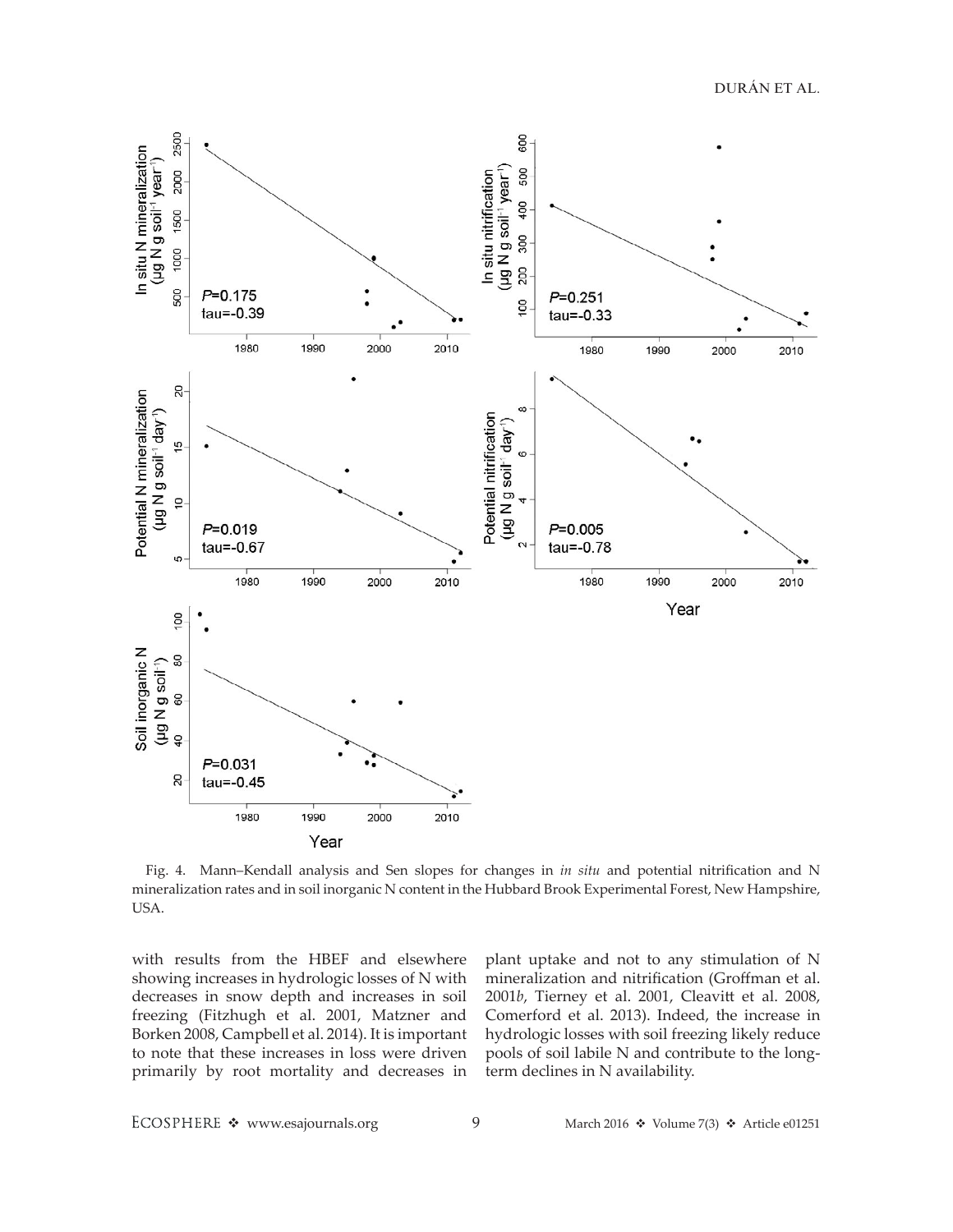DURÁN ET AL.



Fig. 5. Mann–Kendall analyses and Sen slopes for the long-term records of mean annual air temperature (490 m), winter thawing degree days (490 m), and integrated snowpack days (560 m) at the Hubbard Brook Experimental Forest, New Hampshire, USA.

ECOSPHERE  $\div$  www.esajournals.org 10 March 2016  $\div$  Volume 7(3)  $\div$  Article e01251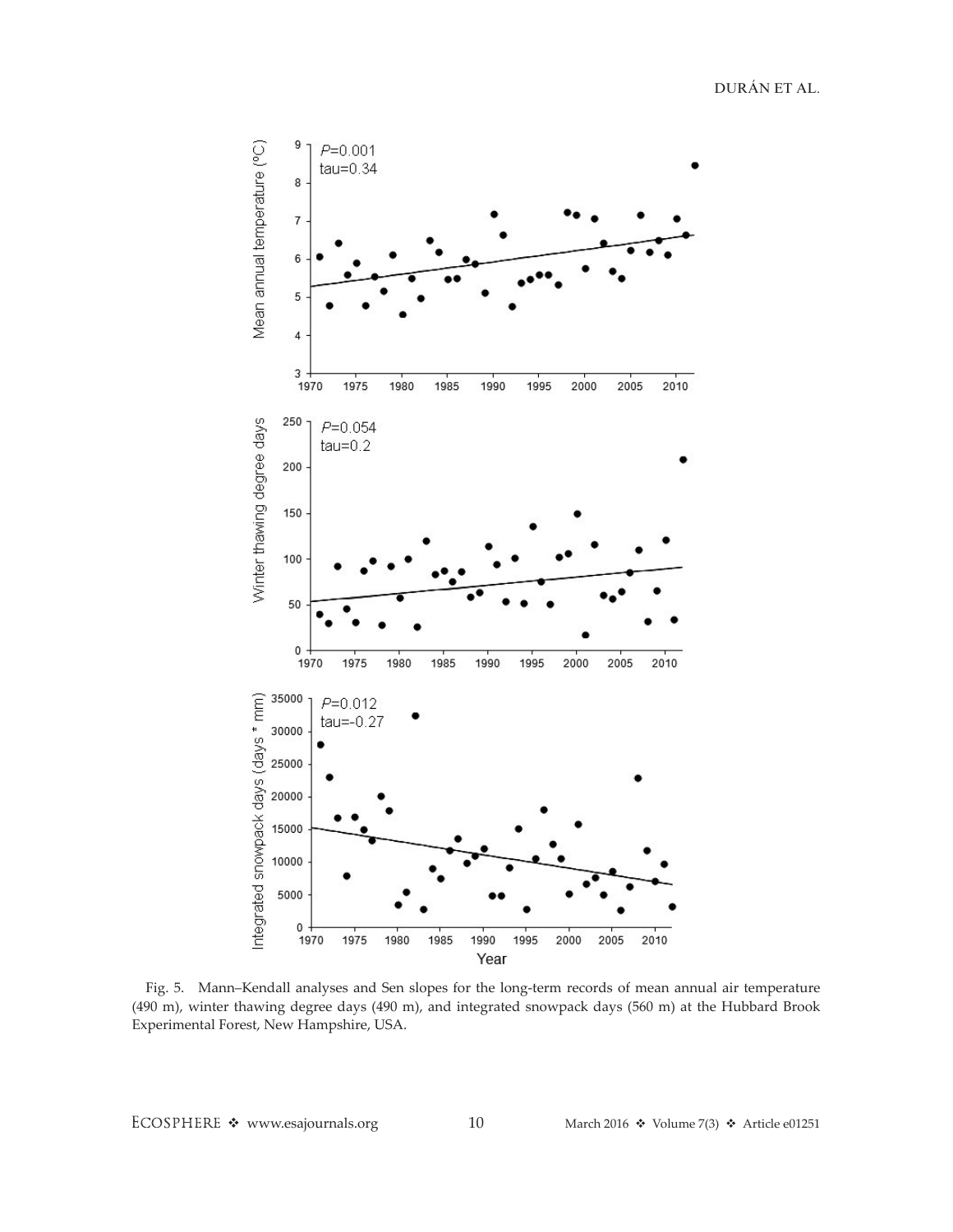DURÁN ET AL.



Fig. 6. Relationships between annual *in situ* N mineralization and nitrification rates, and the annual watershed nitrate export at the Hubbard Brook Experimental Forest from 1973 to 2012.

The results from both our experimental and historical analyses strongly suggest that the ability of the forest ecosystem to mineralize N has decreased in recent decades, which has led to a decrease in the concentration of inorganic forms of N in the soil and surface waters. The mechanisms behind these long-term trends remain to be determined. However, synchronous with the above-described decreases in N mineralization rates and soil inorganic N content, the HBEF has experienced a gradual and significant increase in mean annual air temperature, decrease in annual snow accumulation, and increase in the number of winter thawing degree days (Fig. 5). This synchrony, together with the consistency between the elevation gradient and the long-term measurements, provides linkages between the capacity of HBEF soils to mineralize N and changes in climate, snow accumulation, and soil frost dynamics over the past 40 yr (see above and Durán et al. 2014).

In recent decades, there have been remarkable and yet unexplained declines in nitrate concentrations and hydrological export from forests in northeastern North America (Bernhardt et al. 2005, Bernal et al. 2012, Likens 2013, Yanai et al. 2013). We hypothesized that a climate changedriven decrease in internal N production via decreases in N mineralization may be contributing to these declines (Vitousek and Howarth 1991, LeBauer and Treseder 2008). Consistent with this hypothesis, we found significant relationships between N mineralization and nitrification rates and watershed nitrate export over the past 40 yr (Fig. 6). The limitations of our database necessitate caution when suggesting causal relationships, but these results highlight a strong need to determine whether the patterns observed at the HBEF are in fact due to changes in climate, and whether these dynamics were occurring in other forested watersheds that have also shown declining nitrate export (Goodale et al. 2003).

Our results suggest that climate change may be markedly decreasing the availability of a key nutrient in northern hardwood forests. Declines in N supply associated with climate could have important effects on the productivity of these forests and limit their ability to respond to projected increases in temperature, moisture and atmospheric  $CO<sub>2</sub>$ , which would have the potential to increase forest ecosystem productivity over coming decades. On the other hand, these declines could mitigate the potential for these forests to become N saturated (a condition that can negatively affect forest productivity and surrounding aquatic ecosystems) or to emit  $N_2O$ , a powerful greenhouse gas whose production strongly depends on soil N transformation processes (Morse et al. 2015). The intriguing patterns reported here highlight a clear need for further studies on the mechanism(s) by which changes in winter climate affect soil conditions and N cycle processes during the growing season. We anticipate that these effects are likely to be complex and dynamic, given that the nature and extent of climate change and ecosystem response to this change are regulated by multiple factors.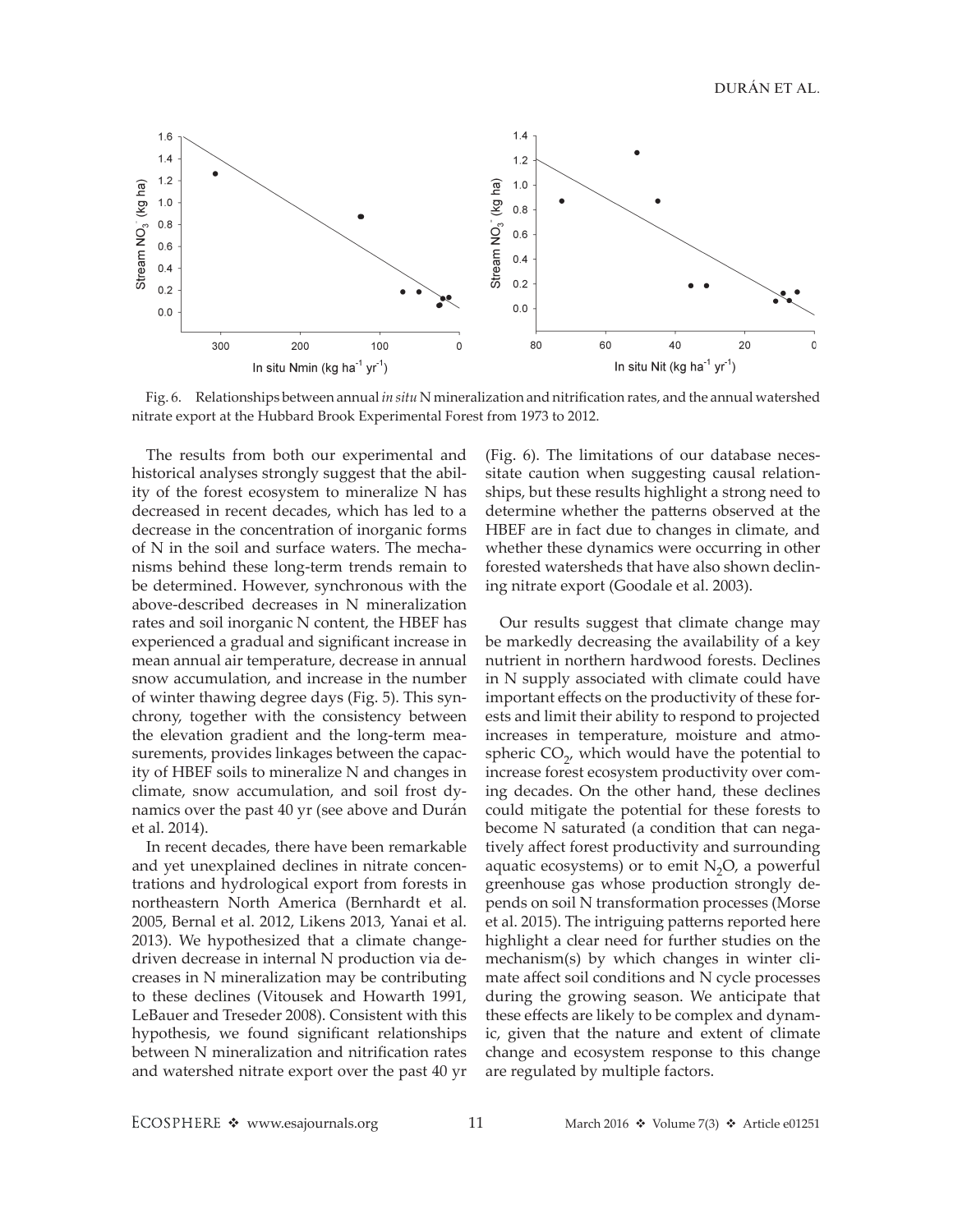#### **ACKNOWLEDGMENTS**

This research was supported by grants from the U.S. National Science Foundation programs in Ecosystem Studies, Long-Term Ecological Research and Long-Term Ecological Research in Environmental Biology and from the Andrew W. Mellon Foundation. J.D. was supported by a Fulbright fellowship of the Spanish Ministry of Education and by a FCT Research Fellowship of the Portuguese Ministry of Education and Science (SFRH/BDP/87966/2012).

### **LITERATURE CITED**

- Aber, J. D., S. V. Ollinger, and C. T. Driscoll. 1997. Modeling nitrogen saturation in forest ecosystems in response to land use and atmospheric deposition. Ecological Modelling 101:61–78.
- Aber, J. D., C. L. Goodale, S. V. Ollinger, M. L. Smith, A. H. Magill, M. E. Martin, R. A. Hallett, and J. L. Stoddard. 2003. Is nitrogen deposition altering the nitrogen status of northeastern forests? BioScience 53:375–389.
- Anderson, M., R. Gorley, and K. Clarke. 2008. PER-MANOVA+ for PRIMER: guide to software and statistical methods. Primer-E Ltd., Plymouth, UK.
- Bernal, S., L. O. Hedin, G. E. Likens, S. Gerber, and D. C. Buso. 2012. Complex response of the forest nitrogen cycle to climate change. Proceedings of the National Academy of Sciences 109:3406–3411.
- Bernhardt, E. S., et al. 2005. Can't see the forest for the stream? In-stream processing and terrestrial nitrogen exports. BioScience 55:219–230.
- Bohlen, P. J., P. M. Groffman, C. T. Driscoll, T. J. Fahey, and T. G. Siccama. 2001. Plant-soil-microbial interactions in a northern hardwood forest. Ecology 82:965–978.
- Brooks, P. D., P. Grogan, P. H. Templer, P. Groffman, M. G. Öquist, and J. Schimel. 2011. Carbon and nitrogen cycling in snow-covered environments. Geography Compass 5:682–699.
- Campbell, J. L., et al. 2007. Long-term trends from ecosystem research at the Hubbard Brook Experimental Forest. General Technical Report NRS-17, U.S. Department of Agriculture, Forest Service, Northern Research Station, Newtown Square, Pennsylvania, USA.
- Campbell, J. L., et al. 2009. Consequences of climate change for biogeochemical cycling in forests of northeastern North America. Canadian Journal of Forest Research 39:264–284.
- Campbell, J. L., A. M. Socci, and P. H. Templer. 2014. Increased nitrogen leaching following soil freezing is due to decreased root uptake in a northern hardwood forest. Global Change Biology 20:2663–2673.
- Cleavitt, N. L., T. J. Fahey, P. M. Groffman, J. P. Hardy, K. S. Henry, and C. T. Driscoll. 2008. Effects of soil freezing on fine roots in a northern hardwood forest. Canadian Journal of Forest Research 38:82–91.
- Comerford, D., P. Schaberg, P. Templer, A. Socci, J. Campbell, and K. Wallin. 2013. Influence of experimental snow removal on root and canopy physiology of sugar maple trees in a northern hardwood forest. Oecologia 171:261–269.
- Durán, J., J. L. Morse, and P. M. Groffman. 2012. Comparison of in situ methods to measure N mineralization rates in forest soils. Soil Biology and Biochemistry 46:145–147.
- Durán, J., A. Rodríguez, J. L. Morse, and P. M. Groffman. 2013. Winter climate change effects on soil C and N cycles in urban grasslands. Global Change Biology 19:2826–2837.
- Durán, J., J. L. Morse, P. M. Groffman, J. L. Campbell, L. M. Christenson, C. T. Driscoll, T. J. Fahey, M. C. Fisk, M. J. Mitchell, and P. H. Templer. 2014. Winter climate change affects growing-season soil microbial biomass and activity in northern hardwood forests. Global Change Biology 20:3568–3577.
- Fitzhugh, R. D., C. T. Driscoll, P. M. Groffman, G. L. Tierney, T. J. Fahey, and J. P. Hardy. 2001. Effects of soil freezing disturbance on soil solution nitrogen, phosphorus, and carbon chemistry in a northern hardwood ecosystem. Biogeochemistry 56:215–238.
- Galloway, J. N., A. R. Townsend, J. W. Erisman, M. Bekunda, Z. C. Cai, J. R. Freney, L. A. Martinelli, S. P. Seitzinger, and M. A. Sutton. 2008. Transformation of the nitrogen cycle: recent trends, questions, and potential solutions. Science 320:889–892.
- Goodale, C. L., J. D. Aber, and P. M. Vitousek. 2003. An unexpected nitrate decline in New Hampshire streams. Ecosystems 6:75–86.
- Groffman, P. M., C. T. Driscoll, T. J. Fahey, J. P. Hardy, R. D. Fitzhugh, and G. L. Tierney. 2001a. Colder soils in a warmer world: a snow manipulation study in a northern hardwood forest ecosystem. Biogeochemistry 56:135–150.
- Groffman, P. M., C. T. Driscoll, T. J. Fahey, J. P. Hardy, R. D. Fitzhugh, and G. L. Tierney. 2001b. Effects of mild winter freezing on soil nitrogen and carbon dynamics in a northern hardwood forest. Biogeochemistry 56:191–213.
- Groffman, P. M., M. C. Fisk, C. T. Driscoll, G. E. Likens, T. J. Fahey, C. Eagar, and L. H. Pardo. 2006. Calcium additions and microbial nitrogen cycle processes in a northern hardwood forest. Ecosystems 9:1289–1305.
- Groffman, P. M., J. P. Hardy, M. C. Fisk, J. T. Fahey, and C. T. Driscoll. 2009. Climate variation and soil car-

ECOSPHERE \* www.esajournals.org 12 March 2016 \* Volume 7(3) \* Article e01251